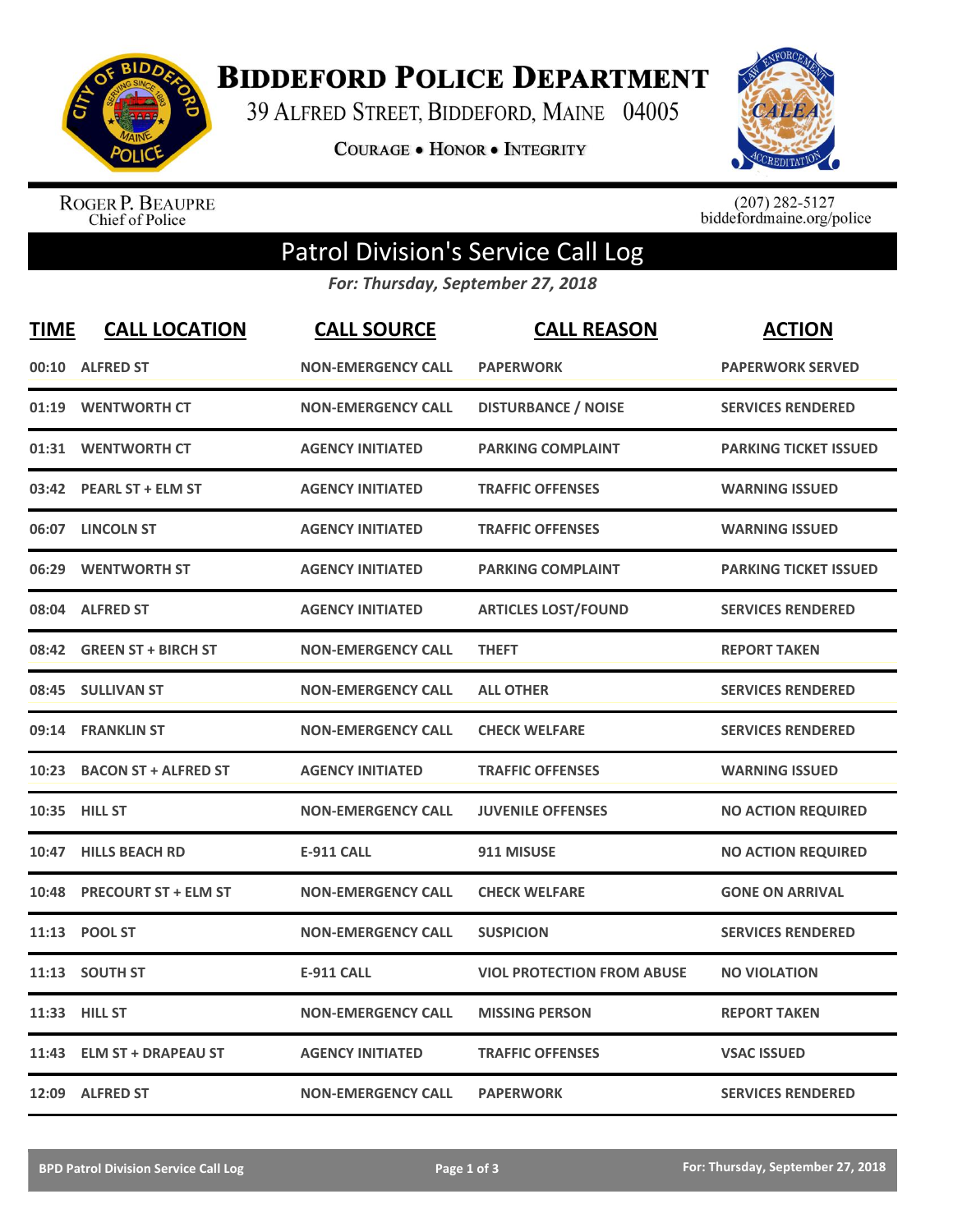| <b>TIME</b> | <b>CALL LOCATION</b>                                  | <b>CALL SOURCE</b>                   | <b>CALL REASON</b>                 | <b>ACTION</b>             |
|-------------|-------------------------------------------------------|--------------------------------------|------------------------------------|---------------------------|
|             | 12:42 MT VERNON ST                                    | <b>AGENCY INITIATED</b>              | <b>ANIMAL COMPLAINT</b>            | <b>SERVICES RENDERED</b>  |
|             | 13:05 SOUTH ST                                        | <b>NON-EMERGENCY CALL</b>            | <b>THEFT</b>                       | <b>REPORT TAKEN</b>       |
|             | 13:11 LESTER B ORCUTT BLVD                            | <b>NON-EMERGENCY CALL</b>            | <b>ASSAULT</b>                     | <b>REPORT TAKEN</b>       |
|             | 13:29 ALFRED ST                                       | <b>AGENCY INITIATED</b>              | <b>ANIMAL COMPLAINT</b>            | <b>SERVICES RENDERED</b>  |
|             | 13:30 CRESCENT ST                                     | <b>NON-EMERGENCY CALL</b>            | <b>HARASSMENT</b>                  | <b>REPORT TAKEN</b>       |
|             | 13:40 DEBBIE AVE                                      | <b>WALK-IN AT STATION</b>            | <b>SUSPICION</b>                   | <b>UNFOUNDED</b>          |
|             | 13:44 MAIN ST                                         | <b>OTHER</b>                         | <b>RECOVERED STOLEN PROPERTY</b>   | <b>REPORT TAKEN</b>       |
|             | 13:47 ALFRED ST                                       | <b>AGENCY INITIATED</b>              | <b>TRAFFIC OFFENSES</b>            | <b>VSAC ISSUED</b>        |
| 15:23       | <b>ANDREWS RD</b>                                     | <b>E-911 CALL</b>                    | 911 MISUSE                         | <b>NO ACTION REQUIRED</b> |
|             | 16:04 ALFRED ST + MEDICAL CENTER D NON-EMERGENCY CALL |                                      | <b>DISABLED VEHICLE</b>            | <b>REMOVED HAZARD</b>     |
|             | 16:09 ELM ST                                          | <b>AGENCY INITIATED</b>              | <b>TRAFFIC OFFENSES</b>            | <b>SERVICES RENDERED</b>  |
| 16:14       | <b>TIGER WAY</b>                                      | <b>AGENCY INITIATED</b>              | <b>CRIMINAL MISCHIEF</b>           | <b>REPORT TAKEN</b>       |
|             | 16:32 PIERSONS LN                                     | <b>AGENCY INITIATED</b>              | <b>PRO-ACTIVE DV RESPONSE TEAM</b> | <b>SERVICES RENDERED</b>  |
| 16:47       | <b>ALFRED ST</b>                                      | <b>WALK-IN AT STATION</b>            | <b>COURT ORDERED CHECK IN</b>      | <b>SERVICES RENDERED</b>  |
|             | 16:47 FOSS ST                                         | <b>AGENCY INITIATED</b>              | <b>ARTICLES LOST/FOUND</b>         | <b>REPORT TAKEN</b>       |
|             | 17:10 MOUNTAIN RD                                     | <b>RADIO</b>                         | <b>SMOKE INVESTIGATION OUTSIDE</b> | <b>SERVICES RENDERED</b>  |
|             | 17:41 SULLIVAN ST                                     | NON-EMERGENCY CALL JUVENILE OFFENSES |                                    | <b>SERVICES RENDERED</b>  |
|             | 18:05 GUINEA RD                                       | <b>E-911 CALL</b>                    | 911 MISUSE                         | <b>WARNING ISSUED</b>     |
|             | 18:06 LINCOLN ST                                      | <b>E-911 CALL</b>                    | 911 MISUSE                         | <b>NO ACTION REQUIRED</b> |
|             | 18:13 ORCHARD ST                                      | <b>WALK-IN AT STATION</b>            | <b>THEFT/EXTORTION</b>             | <b>REPORT TAKEN</b>       |
|             | 18:15 MEDICAL CENTER DR                               | <b>WALK-IN AT STATION</b>            | <b>ASSAULT</b>                     | <b>REPORT TAKEN</b>       |
|             | 19:12 GRAHAM ST                                       | <b>NON-EMERGENCY CALL</b>            | <b>PARKING COMPLAINT</b>           | <b>SERVICES RENDERED</b>  |
|             | 19:30 BRADBURY ST                                     | <b>NON-EMERGENCY CALL</b>            | <b>MISSING PERSON</b>              | <b>SERVICES RENDERED</b>  |
|             | 19:39 MAIN ST + LUNT ST                               | <b>AGENCY INITIATED</b>              | <b>TRAFFIC OFFENSES</b>            | <b>VSAC ISSUED</b>        |
|             | 19:40 ALFRED ST + LAMBERT ST                          | <b>AGENCY INITIATED</b>              | <b>TRAFFIC OFFENSES</b>            | <b>WARNING ISSUED</b>     |
|             | 20:13 FOSS ST + SUMMER ST                             | <b>AGENCY INITIATED</b>              | <b>ANIMAL COMPLAINT</b>            | <b>SERVICES RENDERED</b>  |